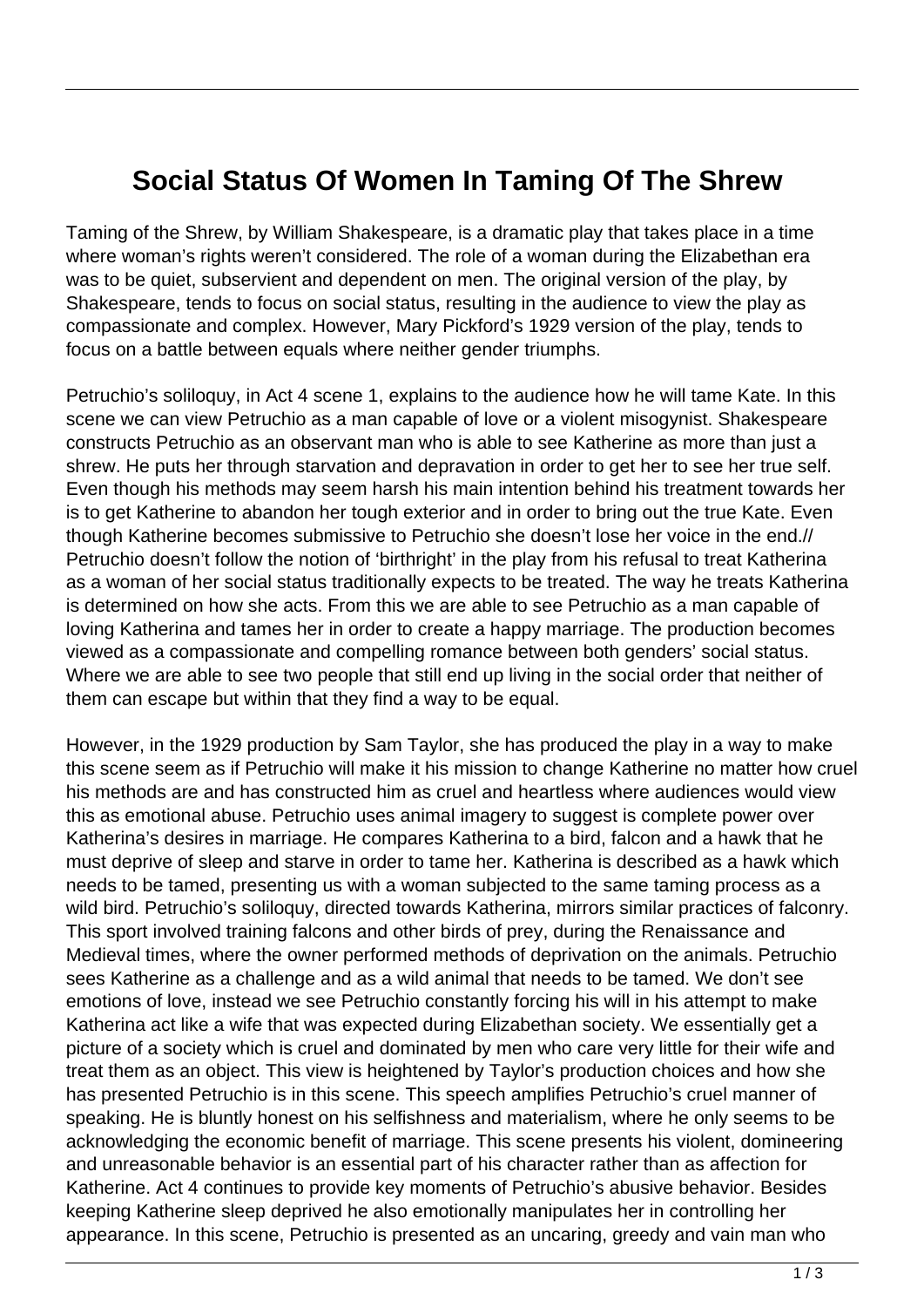treats marriage as an act of domination. This affects the view an audience would have on the play, where it becomes a dark comedy on the materialism and hunger for power.

In both productions there is a presence of social expectation that affects the will of Katherina. Her will is compromised either way, however a difference is found in the severity and process of change between Katherina at the start and end of the play. Kate's monologue, in Act five scene II, draws out different conclusions and can be interpreted in many ways. This moment within the play can lead us into viewing her speech as disingenuous and ironic or sincere. In Shakespeare's version, Katherina seems to be confirming the rights of patriarchal hierarchy. Shakespearean time was a period in history that was very unwelcoming for women. A heavily misogynistic culture was presented where the role of a woman was to be subservient to their husbands. Throughout the play, Shakespeare builds up the dramatic tension of the characters, leading to the climax of Kate's speech of submission. "Thy husband is thy lord, thy life, thy keeper, thy head, thy sovereign." The repetition used underlines the conformity that Kate has succumbed after her wedding. This is amplified by the use of alliteration with the word thy and the word lord and life. Shakespeare has used this technique to demonstrate how Katherina has been changed by Petruchio and adopted the persona of, 'Kate,' a tamed woman. Her transformation into an obedient and tamed woman is taken literally as in Act 2 Scene I, Kate questions all of Bianca's suitors with her response "is it for Gremio you do envy me so?" We can't help but get the sense that Kate isn't jealous towards Gremio but towards Bianca, in the fact that everyone sees her as the favoured sister. This reflects Kate's small desire for love, regardless of how unloving she is portrayed as. Then, when Petruchio asks to marry her even though she states she'd, "rather see thee hanged" she shows up to the wedding but feels hurt and embarrassed when he does not arrive on time. This reinforces the idea that she had hope in Petruchio and showing that he had an effect on her. Even though Kate struggled and resisted submitting to Petruchio's authority the ultimate meaning gained in this production was that in the end she was willingly ready to sacrifice herself to Petruchio in front of the other men. Kate's monologue is a crucial moment where the play comes to a leveling between both gender roles. Shakespeare understood the culture he lived in and wrote a play that would conform to the values it held. It was intended to be literal due to the misogynistic audience he wrote the play for.

On the other hand, we are also able to view this scene as cruel and misogynistic. The 1929 version of Taming of The Shrew, tends to focus on a battle between equals. Pickford undermines Kate's final speech by winking at Bianca, showing us how the power dynamic between Katherina and Petruchio hasn't changed. Kate hasn't necessarily been tamed by Petruchio, she has just learned to play the 'obedience game' in order to make her life easier. This is evident in Act 4 Scene V when Petruchio states that moon shines bright, but Kate challenges his statement in saying it is the sun that shines. Petruchio then threatens for him and his servants to return to his home. This is the point in the play where Katherina begins to understand the game Petruchio is playing. She learns that if she listens to him she can get what she wants. This doesn't show that Kate has learned to obey and submit to Petruchio, instead she submits to Petruchio knowing it's all just a game. The sarcastic tone of Kate alters the entire meaning of the play where we essentially see a woman corrupted by the system who has become meek and submissive. In the end the film presents a battle of the sexes in which neither gender clearly triumphs.

The play as a whole changes dramatically depending on how we interpret specific moments and character's actions. The play can either be seen as a crushing destruction towards woman or